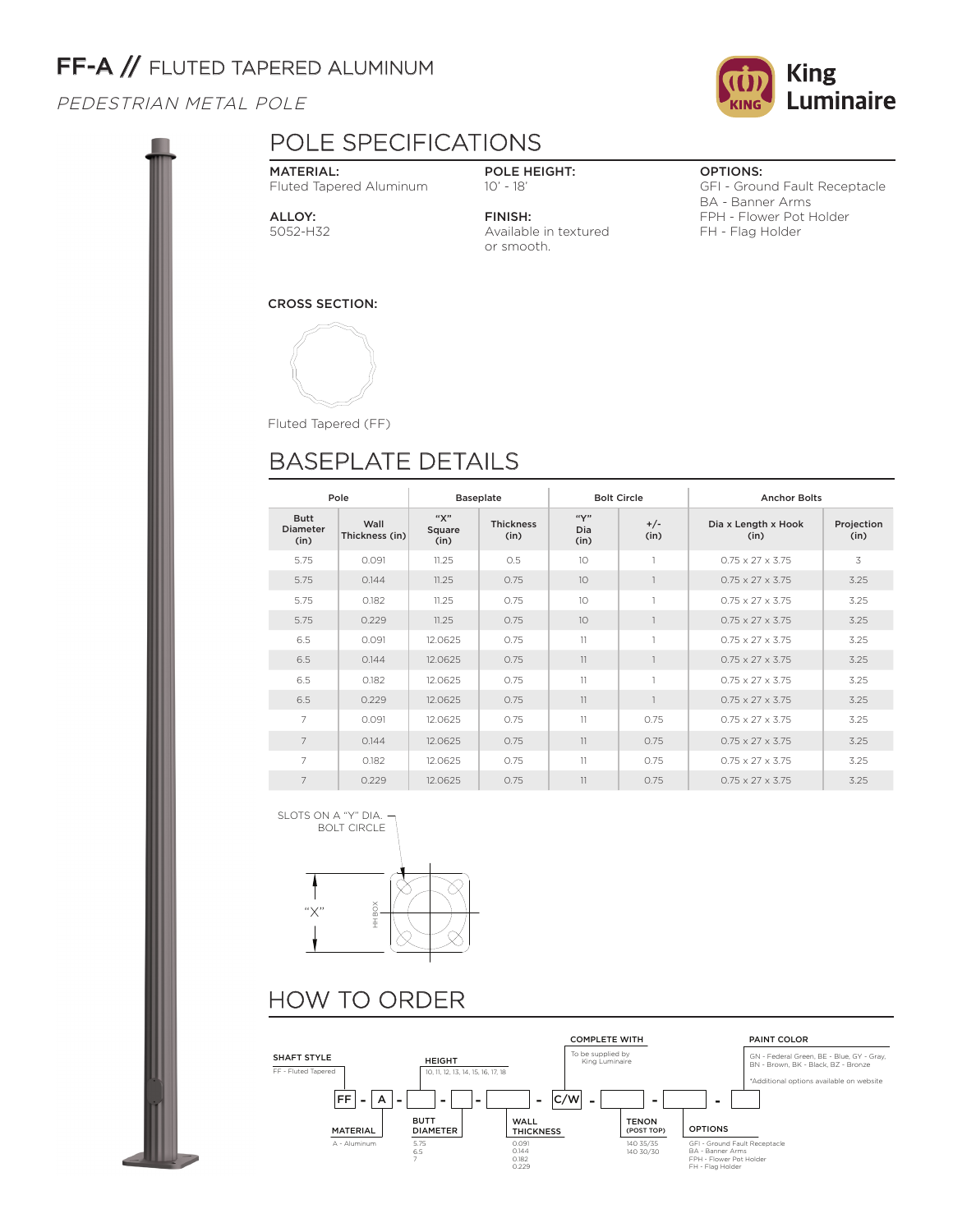FF ALUMINUM // Pole Details

FF ALUMINUM // Pole Details

## SHAFT DETAILS<br>
FF-A PEDESTRIAN METAL POLE

| <b>Nominal Mounting</b><br>Height (ft) | <b>Catalog Code</b> | Alloy    | Butt<br>(in) | Tip<br>(in) | Wall Thickness (in) | Handhole                        | Wt.<br>$(lbs)*$ |
|----------------------------------------|---------------------|----------|--------------|-------------|---------------------|---------------------------------|-----------------|
| 10                                     | FF-A-10-5.75-0.091  | 5052-H32 | 5.75         | 4.35        | 0.091               | 3" x 5" Reinforced (MIN 9" AG)  | 23              |
|                                        | FF-A-10-5.75-0.144  | 5052-H32 | 5.75         | 4.35        | 0.144               | 3" x 5" Reinforced (MIN 9" AG)  | 35              |
|                                        | FF-A-10-5.75-0.182  | 5052-H32 | 5.75         | 4.35        | 0.182               | 3" x 5" Reinforced (MIN 9" AG)  | 41              |
|                                        | FF-A-10-5.75-0.229  | 5052-H32 | 5.75         | 4.35        | 0.229               | 3" x 5" Reinforced (MIN 9" AG)  | 49              |
|                                        | FF-A-10-6.5-0.091   | 5052-H32 | 6.5          | 5.1         | 0.091               | 3" x 5" Reinforced (MIN 14" AG) | 30              |
|                                        | FF-A-10-6.5-0.144   | 5052-H32 | 6.5          | 5.1         | 0.144               | 3" x 5" Reinforced (MIN 14" AG) | 40              |
|                                        | FF-A-10-6.5-0.182   | 5052-H32 | 6.5          | 5.1         | 0.182               | 3" x 5" Reinforced (MIN 14" AG) | 48              |
|                                        | FF-A-10-6.5-0.229   | 5052-H32 | 6.5          | 5.1         | 0.229               | 3" x 5" Reinforced (MIN 14" AG) | 57              |
| 11                                     | FF-A-11-5.75-0.091  | 5052-H32 | 5.75         | 4.21        | 0.091               | 3" x 5" Reinforced (MIN 9" AG)  | 24              |
|                                        | FF-A-11-5.75-0.144  | 5052-H32 | 5.75         | 4.21        | 0.144               | 3" x 5" Reinforced (MIN 9" AG)  | 37              |
|                                        | FF-A-11-5.75-0.182  | 5052-H32 | 5.75         | 4.21        | 0.182               | 3" x 5" Reinforced (MIN 9" AG)  | 44              |
|                                        | FF-A-11-5.75-0.229  | 5052-H32 | 5.75         | 4.21        | 0.229               | 3" x 5" Reinforced (MIN 9" AG)  | 53              |
|                                        | FF-A-11-6.5-0.091   | 5052-H32 | 6.5          | 4.96        | 0.091               | 3" x 5" Reinforced (MIN 14" AG) | 31              |
|                                        | FF-A-11-6.5-0.144   | 5052-H32 | 6.5          | 4.96        | 0.144               | 3" x 5" Reinforced (MIN 14" AG) | 43              |
|                                        | FF-A-11-6.5-0.182   | 5052-H32 | 6.5          | 4.96        | 0.182               | 3" x 5" Reinforced (MIN 14" AG) | 51              |
|                                        | FF-A-11-6.5-0.229   | 5052-H32 | 6.5          | 4.96        | 0.229               | 3" x 5" Reinforced (MIN 14" AG) | 61              |
| 12                                     | FF-A-12-5.75-0.091  | 5052-H32 | 5.75         | 4.07        | 0.091               | 3" x 5" Reinforced (MIN 9" AG)  | 25              |
|                                        | FF-A-12-5.75-0.144  | 5052-H32 | 5.75         | 4.07        | 0.144               | 3" x 5" Reinforced (MIN 9" AG)  | 39              |
|                                        | FF-A-12-5.75-0.182  | 5052-H32 | 5.75         | 4.07        | 0.182               | 3" x 5" Reinforced (MIN 9" AG)  | 47              |
|                                        | FF-A-12-5.75-0.229  | 5052-H32 | 5.75         | 4.07        | 0.229               | 3" x 5" Reinforced (MIN 9" AG)  | 56              |
|                                        | FF-A-12-6.5-0.091   | 5052-H32 | 6.5          | 4.82        | 0.091               | 3" x 5" Reinforced (MIN 14" AG) | 33              |
|                                        | FF-A-12-6.5-0.144   | 5052-H32 | 6.5          | 4.82        | 0.144               | 3" x 5" Reinforced (MIN 14" AG) | 45              |
|                                        | FF-A-12-6.5-0.182   | 5052-H32 | 6.5          | 4.82        | 0.182               | 3" x 5" Reinforced (MIN 14" AG) | 54              |
|                                        | FF-A-12-6.5-0.229   | 5052-H32 | 6.5          | 4.82        | 0.229               | 3" x 5" Reinforced (MIN 14" AG) | 64              |
| 13                                     | FF-A-13-6.5-0.091   | 5052-H32 | 6.5          | 4.68        | 0.091               | 3" x 5" Reinforced (MIN 14" AG) | 35              |
|                                        | FF-A-13-6.5-0.144   | 5052-H32 | 6.5          | 4.68        | 0.144               | 3" x 5" Reinforced (MIN 14" AG) | 48              |
|                                        | FF-A-13-6.5-0.182   | 5052-H32 | 6.5          | 4.68        | 0.182               | 3" x 5" Reinforced (MIN 14" AG) | 57              |
|                                        | FF-A-13-6.5-0.229   | 5052-H32 | 6.5          | 4.68        | 0.229               | 3" x 5" Reinforced (MIN 14" AG) | 68              |
| 14                                     | FF-A-14-6.5-0.091   | 5052-H32 | 6.5          | 4.54        | 0.091               | 3" x 5" Reinforced (MIN 14" AG) | 36              |
|                                        | FF-A-14-6.5-0.144   | 5052-H32 | 6.5          | 4.54        | 0.144               | 3" x 5" Reinforced (MIN 14" AG) | 50              |
|                                        | FF-A-14-6.5-0.182   | 5052-H32 | 6.5          | 4.54        | 0.182               | 3" x 5" Reinforced (MIN 14" AG) | 60              |
|                                        | FF-A-14-6.5-0.229   | 5052-H32 | 6.5          | 4.54        | 0.229               | 3" x 5" Reinforced (MIN 14" AG) | 72              |
|                                        | FF-A-14-7-0.091     | 5052-H32 | 7            | 5.04        | 0.091               | 3" x 5" Reinforced (MIN 14" AG) | 38              |
|                                        | FF-A-14-7-0.144     | 5052-H32 | 7            | 5.04        | 0.144               | 3" x 5" Reinforced (MIN 14" AG) | 54              |
|                                        | FF-A-14-7-0.182     | 5052-H32 | 7            | 5.04        | 0.182               | 3" x 5" Reinforced (MIN 14" AG) | 64              |
|                                        | FF-A-14-7-0.229     | 5052-H32 | 7            | 5.04        | 0.229               | 3" x 5" Reinforced (MIN 14" AG) | 77              |
| 15                                     | FF-A-15-6.5-0.144   | 5052-H32 | 6.5          | 4.4         | 0.144               | 3" x 5" Reinforced (MIN 14" AG) | 52              |
|                                        | FF-A-15-6.5-0.182   | 5052-H32 | 6.5          | 4.4         | 0.182               | 3" x 5" Reinforced (MIN 14" AG) | 63              |
|                                        | FF-A-15-6.5-0.229   | 5052-H32 | 6.5          | 4.4         | 0.229               | 3" x 5" Reinforced (MIN 14" AG) | 75              |
|                                        | FF-A-15-7-0.091     | 5052-H32 | 7            | 4.9         | 0.091               | 3" x 5" Reinforced (MIN 14" AG) | 40              |
|                                        | FF-A-15-7-0.144     | 5052-H32 | 7            | 4.9         | 0.144               | 3" x 5" Reinforced (MIN 14" AG) | 56              |
|                                        | FF-A-15-7-0.182     | 5052-H32 | 7            | 4.9         | 0.182               | 3" x 5" Reinforced (MIN 14" AG) | 67              |
|                                        | FF-A-15-7-0.229     | 5052-H32 | 7            | 4.9         | 0.229               | 3" x 5" Reinforced (MIN 14" AG) | 81              |



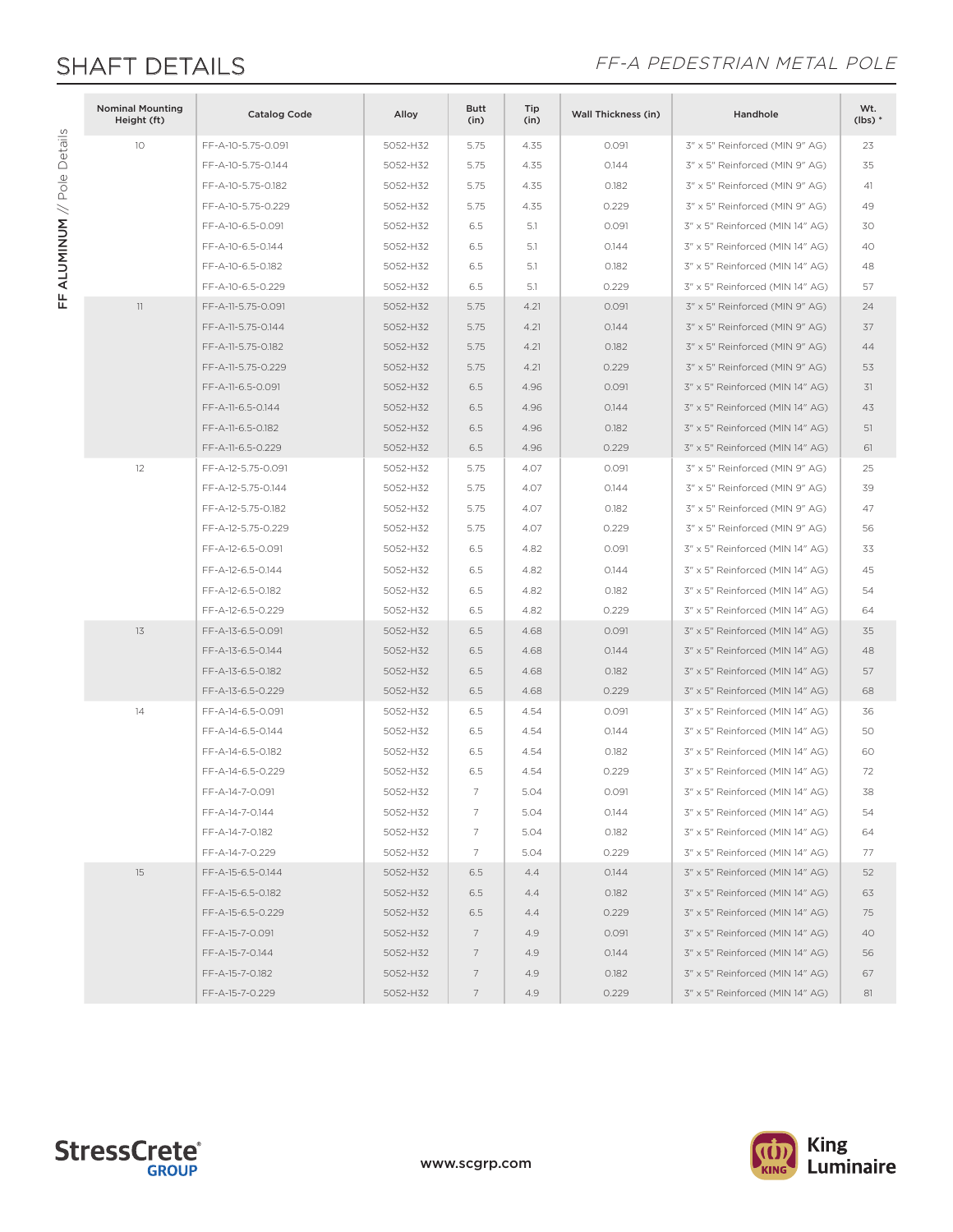### FF-A PEDESTRIAN METAL POLE

| Details  | <b>Nominal Mounting</b><br>Height (ft) | <b>Catalog Code</b> | Alloy    | <b>Butt</b><br>(in) | Tip<br>(in) | <b>Wall Thickness (in)</b> | Handhole                        | Wt.<br>$(lbs)$ * |
|----------|----------------------------------------|---------------------|----------|---------------------|-------------|----------------------------|---------------------------------|------------------|
| Pole     | 16                                     | FF-A-16-6.5-0.144   | 5052-H32 | 6.5                 | 4.26        | 0.144                      | 3" x 5" Reinforced (MIN 14" AG) | 54               |
|          |                                        | FF-A-16-6.5-0.182   | 5052-H32 | 6.5                 | 4.26        | 0.182                      | 3" x 5" Reinforced (MIN 14" AG) | 65               |
| $\,$     |                                        | FF-A-16-6.5-0.229   | 5052-H32 | 6.5                 | 4.26        | 0.229                      | 3" x 5" Reinforced (MIN 14" AG) | 79               |
|          |                                        | FF-A-16-7-0.091     | 5052-H32 | 7                   | 4.76        | 0.091                      | 3" x 5" Reinforced (MIN 14" AG) | 41               |
| ALUMINUM |                                        | FF-A-16-7-0.144     | 5052-H32 | $\overline{7}$      | 4.76        | 0.144                      | 3" x 5" Reinforced (MIN 14" AG) | 58               |
|          |                                        | FF-A-16-7-0.182     | 5052-H32 | $\overline{7}$      | 4.76        | 0.182                      | 3" x 5" Reinforced (MIN 14" AG) | 70               |
| 뚠        |                                        | FF-A-16-7-0.229     | 5052-H32 | $\overline{7}$      | 4.76        | 0.229                      | 3" x 5" Reinforced (MIN 14" AG) | 85               |
|          | 17                                     | FF-A-17-6.5-0.144   | 5052-H32 | 6.5                 | 4.12        | 0.144                      | 3" x 5" Reinforced (MIN 14" AG) | 56               |
|          |                                        | FF-A-17-6.5-0.182   | 5052-H32 | 6.5                 | 4.12        | 0.182                      | 3" x 5" Reinforced (MIN 14" AG) | 68               |
|          |                                        | FF-A-17-6.5-0.229   | 5052-H32 | 6.5                 | 4.12        | 0.229                      | 3" x 5" Reinforced (MIN 14" AG) | 82               |
|          |                                        | FF-A-17-7-0.144     | 5052-H32 | $\overline{7}$      | 4.62        | 0.144                      | 3" x 5" Reinforced (MIN 14" AG) | 61               |
|          |                                        | FF-A-17-7-0.182     | 5052-H32 | $\overline{7}$      | 4.62        | 0.182                      | 3" x 5" Reinforced (MIN 14" AG) | 73               |
|          |                                        | FF-A-17-7-0.229     | 5052-H32 | $\overline{7}$      | 4.62        | 0.229                      | 3" x 5" Reinforced (MIN 14" AG) | 89               |
|          | 18                                     | FF-A-18-7-0.144     | 5052-H32 | 7                   | 4.48        | 0.144                      | 3" x 5" Reinforced (MIN 14" AG) | 63               |
|          |                                        | FF-A-18-7-0.182     | 5052-H32 | $\overline{7}$      | 4.48        | 0.182                      | 3" x 5" Reinforced (MIN 14" AG) | 76               |
|          |                                        | FF-A-18-7-0.229     | 5052-H32 | $\overline{7}$      | 4.48        | 0.229                      | 3" x 5" Reinforced (MIN 14" AG) | 92               |

\* Weight includes the pole shaft and baseplate.

# SHAFT LOADING

|                        |                     |                     | Design Information // AASHTO LTS-6, Latest Revision ** |                   |                   |                   |                    |                   |                   |                   |                   |                   |  |  |
|------------------------|---------------------|---------------------|--------------------------------------------------------|-------------------|-------------------|-------------------|--------------------|-------------------|-------------------|-------------------|-------------------|-------------------|--|--|
|                        | Nominal<br>Mounting | <b>Catalog Code</b> | 90 MPH                                                 |                   |                   | <b>100 MPH</b>    |                    | <b>110 MPH</b>    | <b>120 MPH</b>    |                   | <b>150 MPH</b>    |                   |  |  |
|                        | Height (ft)         |                     | Max EPA<br>(sq ft)                                     | Max Load<br>(lbs) | Max EPA<br>(sqft) | Max Load<br>(lbs) | Max EPA<br>(sq ft) | Max Load<br>(lbs) | Max EPA<br>(sqft) | Max Load<br>(lbs) | Max EPA<br>(sqft) | Max Load<br>(lbs) |  |  |
|                        | 10                  | FF-A-10-5.75-0.091  | 4.7                                                    | 200               | 3.5               | 200               | 2.7                | 200               | 2.2               | 200               | 1.2               | 200               |  |  |
|                        |                     | FF-A-10-5.75-0.144  | 8.6                                                    | 200               | 6.6               | 200               | 5.3                | 200               | 4.4               | 200               | 2.6               | 200               |  |  |
| FF ALUMINUM // Loading |                     | FF-A-10-5.75-0.182  | 10.1                                                   | 300               | 8.0               | 200               | 6.5                | 200               | 5.3               | 200               | 3.2               | 200               |  |  |
|                        |                     | FF-A-10-5.75-0.229  | 11.6                                                   | 300               | 9.2               | 200               | 7.4                | 200               | 6.1               | 200               | 3.7               | 200               |  |  |
|                        |                     | FF-A-10-6.5-0.091   | 6.6                                                    | 200               | 5.2               | 200               | 4.2                | 200               | 3.4               | 200               | 2.0               | 200               |  |  |
|                        |                     | FF-A-10-6.5-0.144   | 11.6                                                   | 300               | 9.3               | 200               | 7.6                | 200               | 6.3               | 200               | 3.8               | 200               |  |  |
|                        |                     | FF-A-10-6.5-0.182   | 14.6                                                   | 300               | 11.8              | 300               | 9.7                | 200               | 8.1               | 200               | 5.0               | 200               |  |  |
|                        |                     | FF-A-10-6.5-0.229   | 16.8                                                   | 300               | 13.5              | 300               | 11.0               | 300               | 9.2               | 200               | 5.7               | 200               |  |  |
|                        | 11                  | FF-A-11-5.75-0.091  | 3.8                                                    | 200               | 2.7               | 200               | 2.0                | 200               | 1.6               | 200               | O.8               | 200               |  |  |
|                        |                     | FF-A-11-5.75-0.144  | 7.4                                                    | 200               | 5.6               | 200               | 4.4                | 200               | 3.6               | 200               | 2.1               | 200               |  |  |
|                        |                     | FF-A-11-5.75-0.182  | 8.8                                                    | 200               | 6.8               | 200               | 5.4                | 200               | 4.4               | 200               | 2.6               | 200               |  |  |
|                        |                     | FF-A-11-5.75-0.229  | 10.0                                                   | 300               | 7.9               | 200               | 6.3                | 200               | 5.2               | 200               | 3.1               | 200               |  |  |
|                        |                     | FF-A-11-6.5-0.091   | 5.5                                                    | 200               | 4.3               | 200               | 3.4                | 200               | 2.8               | 200               | 1.5               | 200               |  |  |
|                        |                     | FF-A-11-6.5-0.144   | 10.0                                                   | 300               | 8.0               | 200               | 6.5                | 200               | 5.4               | 200               | 3.2               | 200               |  |  |
|                        |                     | FF-A-11-6.5-0.182   | 12.7                                                   | 300               | 10.1              | 300               | 8.3                | 200               | 6.9               | 200               | 4.2               | 200               |  |  |
|                        |                     | FF-A-11-6.5-0.229   | 14.7                                                   | 300               | 11.7              | 300               | 9.7                | 200               | 8.0               | 200               | 4.9               | 200               |  |  |
|                        | 12                  | FF-A-12-5.75-0.091  | 3.1                                                    | 200               | 2.1               | 200               | 1.5                | 200               | 1.1               | 200               | 0.5               | 200               |  |  |
|                        |                     | FF-A-12-5.75-0.144  | 6.4                                                    | 200               | 4.8               | 200               | 3.7                | 200               | 2.9               | 200               | 1.6               | 200               |  |  |
|                        |                     | FF-A-12-5.75-0.182  | 7.6                                                    | 200               | 5.8               | 200               | 4.5                | 200               | 3.7               | 200               | 2.1               | 200               |  |  |
|                        |                     | FF-A-12-5.75-0.229  | 8.8                                                    | 200               | 6.8               | 200               | 5.3                | 200               | 4.4               | 200               | 2.6               | 200               |  |  |
|                        |                     | FF-A-12-6.5-0.091   | 4.5                                                    | 200               | 3.5               | 200               | 2.7                | 200               | 2.2               | 200               | 1.2               | 200               |  |  |
|                        |                     | FF-A-12-6.5-0.144   | 8.9                                                    | 200               | 6.9               | 200               | 5.6                | 200               | 4.6               | 200               | 2.7               | 200               |  |  |
|                        |                     | FF-A-12-6.5-0.182   | 11.0                                                   | 200               | 8.9               | 200               | 7.2                | 200               | 5.9               | 200               | 3.6               | 200               |  |  |
|                        |                     | FF-A-12-6.5-0.229   | 12.8                                                   | 300               | 10.2              | 300               | 8.4                | 200               | 6.9               | 200               | 4.2               | 200               |  |  |



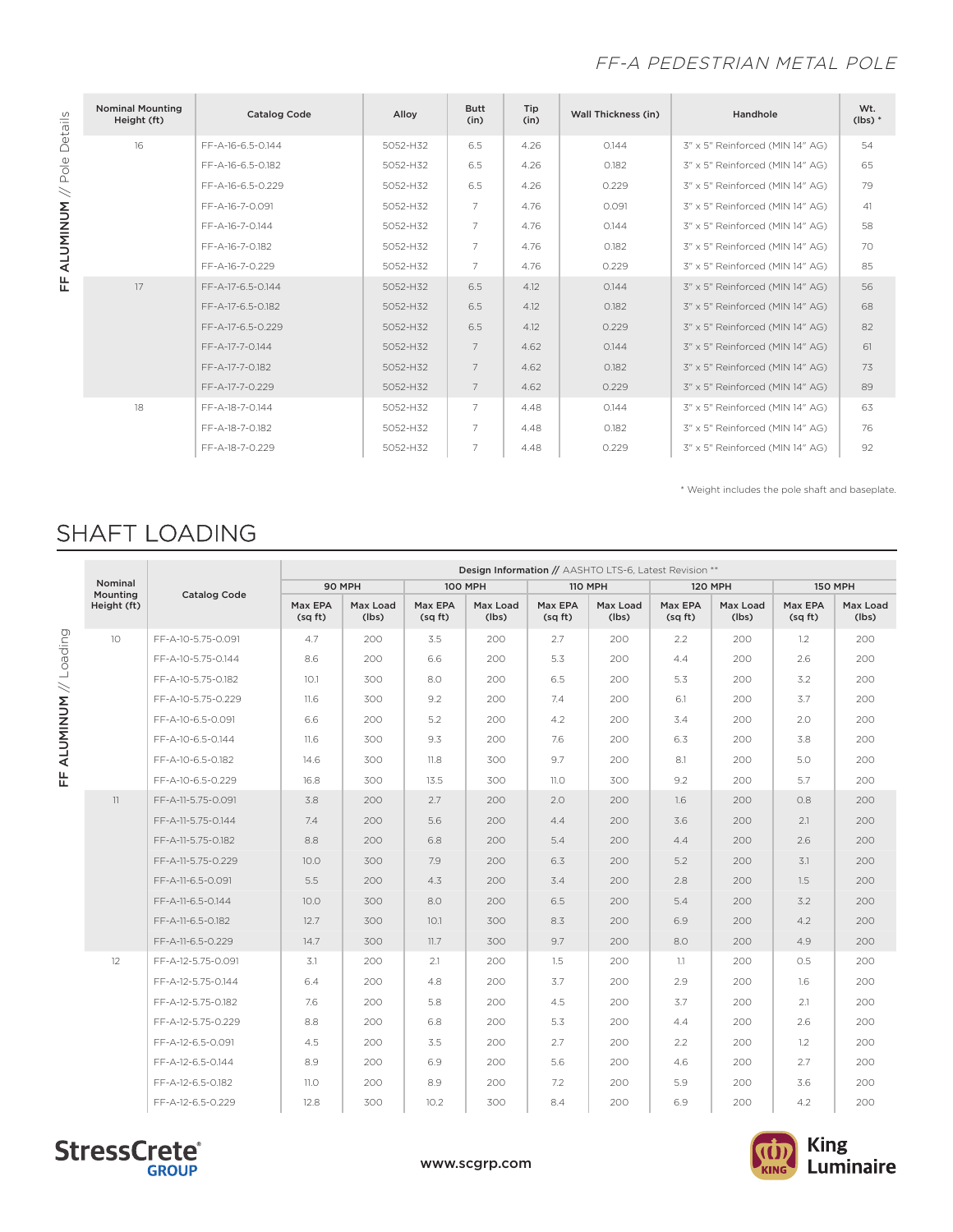### FF-A PEDESTRIAN METAL POLE

|                     |                     | <b>Design Information // AASHTO LTS-6, Latest Revision **</b> |                   |                    |                   |                   |                   |                   |                   |                   |                   |  |
|---------------------|---------------------|---------------------------------------------------------------|-------------------|--------------------|-------------------|-------------------|-------------------|-------------------|-------------------|-------------------|-------------------|--|
| Nominal<br>Mounting | <b>Catalog Code</b> | 90 MPH                                                        |                   | <b>100 MPH</b>     |                   | <b>110 MPH</b>    |                   | <b>120 MPH</b>    |                   | <b>150 MPH</b>    |                   |  |
| Height (ft)         |                     | Max EPA<br>(sqft)                                             | Max Load<br>(lbs) | Max EPA<br>(sq ft) | Max Load<br>(lbs) | Max EPA<br>(sqft) | Max Load<br>(lbs) | Max EPA<br>(sqft) | Max Load<br>(lbs) | Max EPA<br>(sqft) | Max Load<br>(lbs) |  |
| 13                  | FF-A-13-6.5-0.091   | 3.8                                                           | 200               | 2.8                | 200               | 2.1               | 200               | 1.7               | 200               | 0.8               | 200               |  |
|                     | FF-A-13-6.5-0.144   | 7.7                                                           | 200               | 6.0                | 200               | 4.8               | 200               | 3.9               | 200               | 2.2               | 200               |  |
|                     | FF-A-13-6.5-0.182   | 9.8                                                           | 200               | 7.7                | 200               | 6.2               | 200               | 5.1               | 200               | 3.0               | 200               |  |
|                     | FF-A-13-6.5-0.229   | 11.3                                                          | 300               | 9.0                | 200               | 7.3               | 200               | 6.0               | 200               | 3.6               | 200               |  |
| 14                  | FF-A-14-6.5-0.091   | 3.1                                                           | 200               | 2.1                | 200               | 1.6               | 200               | 1.2               | 200               | 0.5               | 200               |  |
|                     | FF-A-14-6.5-0.144   | 6.7                                                           | 200               | 5.1                | 200               | 4.0               | 200               | 3.2               | 200               | 1.8               | 200               |  |
|                     | FF-A-14-6.5-0.182   | 8.6                                                           | 200               | 6.6                | 200               | 5.3               | 200               | 4.3               | 200               | 2.5               | 200               |  |
|                     | FF-A-14-6.5-0.229   | 9.9                                                           | 200               | 7.8                | 200               | 6.3               | 200               | 5.2               | 200               | 3.1               | 200               |  |
|                     | FF-A-14-7-0.091     | 4.1                                                           | 200               | 3.1                | 200               | 2.4               | 200               | 1.9               | 200               | O.9               | 200               |  |
|                     | FF-A-14-7-0.144     | 8.4                                                           | 200               | 6.6                | 200               | 5.3               | 200               | 4.3               | 200               | 2.5               | 200               |  |
|                     | FF-A-14-7-0.182     | 10.6                                                          | 300               | 8.5                | 200               | 6.9               | 200               | 5.7               | 200               | 3.4               | 200               |  |
|                     | FF-A-14-7-0.229     | 12.4                                                          | 300               | 9.9                | 200               | 8.0               | 200               | 6.6               | 200               | 4.0               | 200               |  |
| 15                  | FF-A-15-6.5-0.144   | 5.8                                                           | 200               | 4.3                | 200               | 3.4               | 200               | 2.7               | 200               | 1.4               | 200               |  |
|                     | FF-A-15-6.5-0.182   | 7.5                                                           | 200               | 5.7                | 200               | 4.5               | 200               | 3.7               | 200               | 2.1               | 200               |  |
|                     | FF-A-15-6.5-0.229   | 8.9                                                           | 200               | 6.9                | 200               | 5.5               | 200               | 4.4               | 200               | 2.6               | 200               |  |
|                     | FF-A-15-7-0.091     | 3.4                                                           | 200               | 2.5                | 200               | 1.9               | 200               | 1.4               | 200               | 0.6               | 200               |  |
|                     | FF-A-15-7-0.144     | 7.3                                                           | 200               | 5.7                | 200               | 4.5               | 200               | 3.6               | 200               | 2.0               | 200               |  |
|                     | FF-A-15-7-0.182     | 9.5                                                           | 200               | 7.5                | 200               | 6.0               | 200               | 4.9               | 200               | 2.9               | 200               |  |
|                     | FF-A-15-7-0.229     | 11.1                                                          | 300               | 8.8                | 200               | 7.1               | 200               | 5.8               | 200               | 3.4               | 200               |  |
| 16                  | FF-A-16-6.5-0.144   | 5.0                                                           | 200               | 3.6                | 200               | 2.7               | 200               | 2.1               | 200               | 1.1               | 200               |  |
|                     | FF-A-16-6.5-0.182   | 6.6                                                           | 200               | 4.9                | 200               | 3.8               | 200               | 3.0               | 200               | 1.7               | 200               |  |
|                     | FF-A-16-6.5-0.229   | 7.9                                                           | 200               | 6.0                | 200               | 4.7               | 200               | 3.8               | 200               | 2.1               | 200               |  |
|                     | FF-A-16-7-0.091     | 2.7                                                           | 200               | 1.9                | 200               | 1.3               | 200               | 1.0               | 200               |                   | $\overline{a}$    |  |
|                     | FF-A-16-7-0.144     | 6.4                                                           | 200               | 4.9                | 200               | 3.8               | 200               | 3.1               | 200               | 1.7               | 200               |  |
|                     | FF-A-16-7-0.182     | 8.4                                                           | 200               | 6.5                | 200               | 5.2               | 200               | 4.2               | 200               | 2.4               | 200               |  |
|                     | FF-A-16-7-0.229     | 9.9                                                           | 200               | 7.8                | 200               | 6.3               | 200               | 5.1               | 200               | 3.0               | 200               |  |
| 17                  | FF-A-17-6.5-0.144   | 4.2                                                           | 200               | 2.9                | 200               | 2.1               | 200               | 1.6               | 200               | O.7               | 200               |  |
|                     | FF-A-17-6.5-0.182   | 5.7                                                           | 200               | 4.1                | 200               | 3.1               | 200               | 2.5               | 200               | 1.3               | 200               |  |
|                     | FF-A-17-6.5-0.229   | 6.9                                                           | 200               | 5.1                | 200               | 3.9               | 200               | 3.1               | 200               | 1.7               | 200               |  |
|                     | FF-A-17-7-0.144     | 5.5                                                           | 200               | 4.1                | 200               | 3.2               | 200               | 2.5               | 200               | 1.3               | 200               |  |
|                     | FF-A-17-7-0.182     | 7.3                                                           | 200               | 5.6                | 200               | 4.4               | 200               | 3.6               | 200               | 2.0               | 200               |  |
|                     | FF-A-17-7-0.229     | 8.8                                                           | 200               | 6.8                | 200               | 5.4               | 200               | 4.4               | 200               | 2.5               | 200               |  |
| 18                  | FF-A-18-7-0.144     | 4.7                                                           | 200               | 3.4                | 200               | 2.6               | 200               | 2.0               | 200               | 0.9               | 200               |  |
|                     | FF-A-18-7-0.182     | 6.4                                                           | 200               | 4.7                | 200               | 3.7               | 200               | 2.9               | 200               | 1.6               | 200               |  |
|                     | FF-A-18-7-0.229     | 7.8                                                           | 200               | 5.9                | 200               | 4.7               | 200               | 3.7               | 200               | 2.1               | 200               |  |

\*\* EPA represents the Effective Projected Area of the attachments on the pole. Designs are limited to post top luminaires or attachments located at or below the mounting height. Consult factory for poles supporting attachments located above the mounting height.